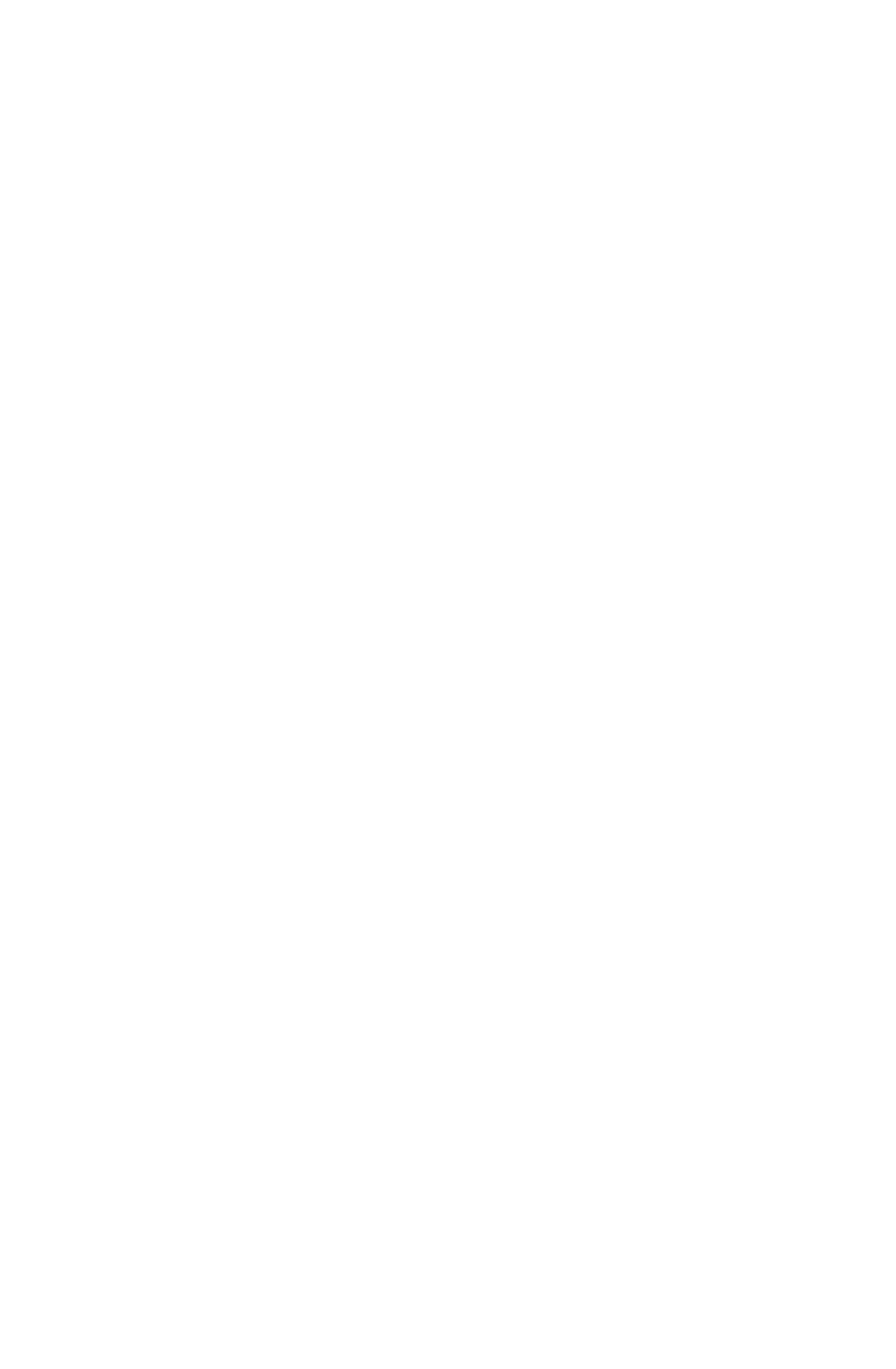# TRANSACTIONS

**OF THE** 

# GEOLOGICAL SOCIETY OF GLASGOW

# **VOLUME XIX.—PART III.**

**(I935-I936).** 



### **GLASGOW: PUBLISHED BY THE SOCIETY AT ITS ROOMS,** 207, **BATH STREET.**

**SEPTEMBER, 1937.**